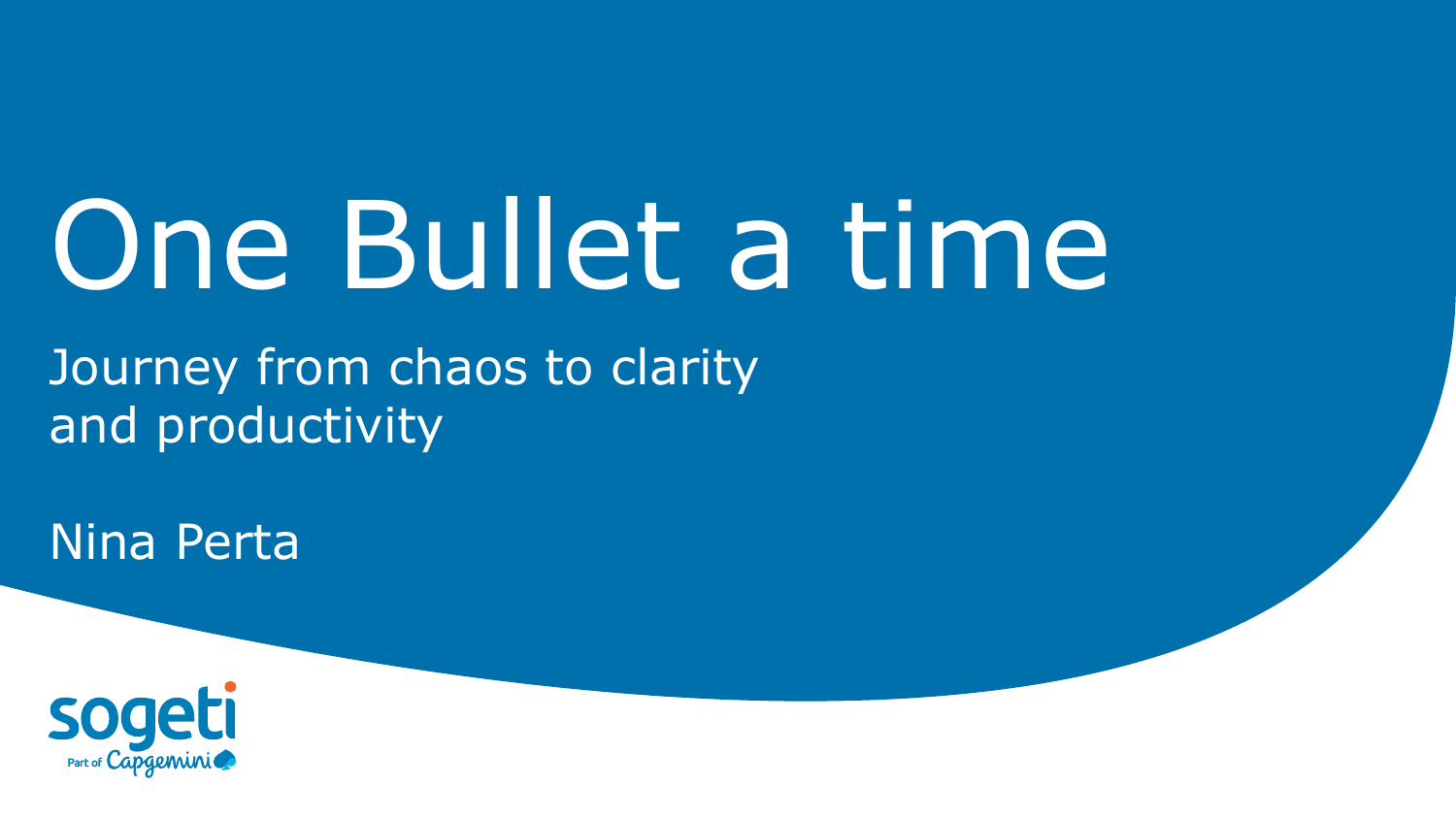## My name is Nina Perta

### I am

a mother a tester and test manager a coach of testing a consultant at Sogeti Finland I like to read about personal develoment, leadership, testing write a journal test software and myself cycle and hike

play board- and video games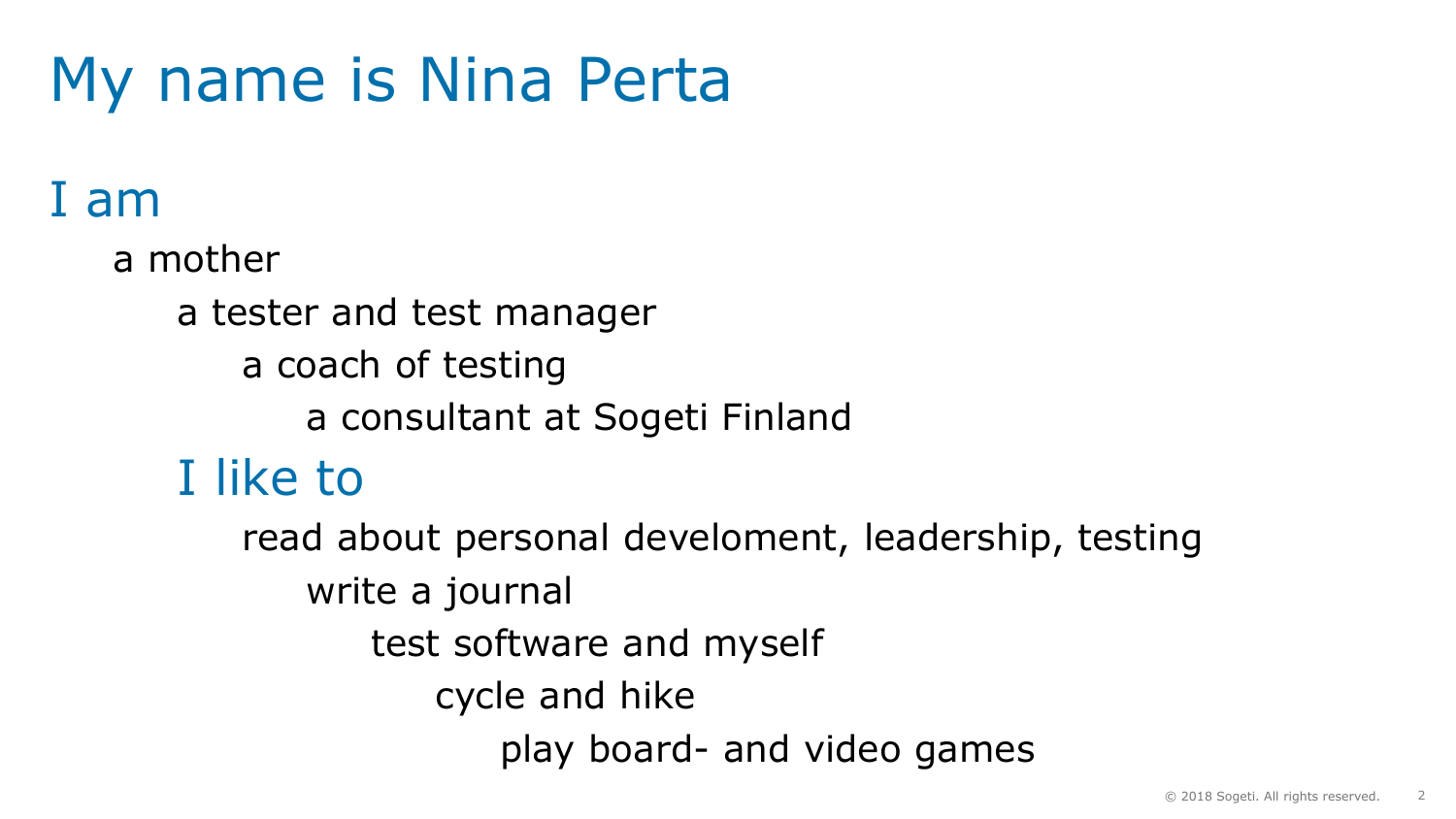## Today I will tell you

‒Story of personal development in time and task management

- ‒About a journey to clarity and well managed task list that free the mental capacity to better concentration and lower stress level - to a better life
- ‒How writing notes by hand helps me to learn and organize thoughts and ideas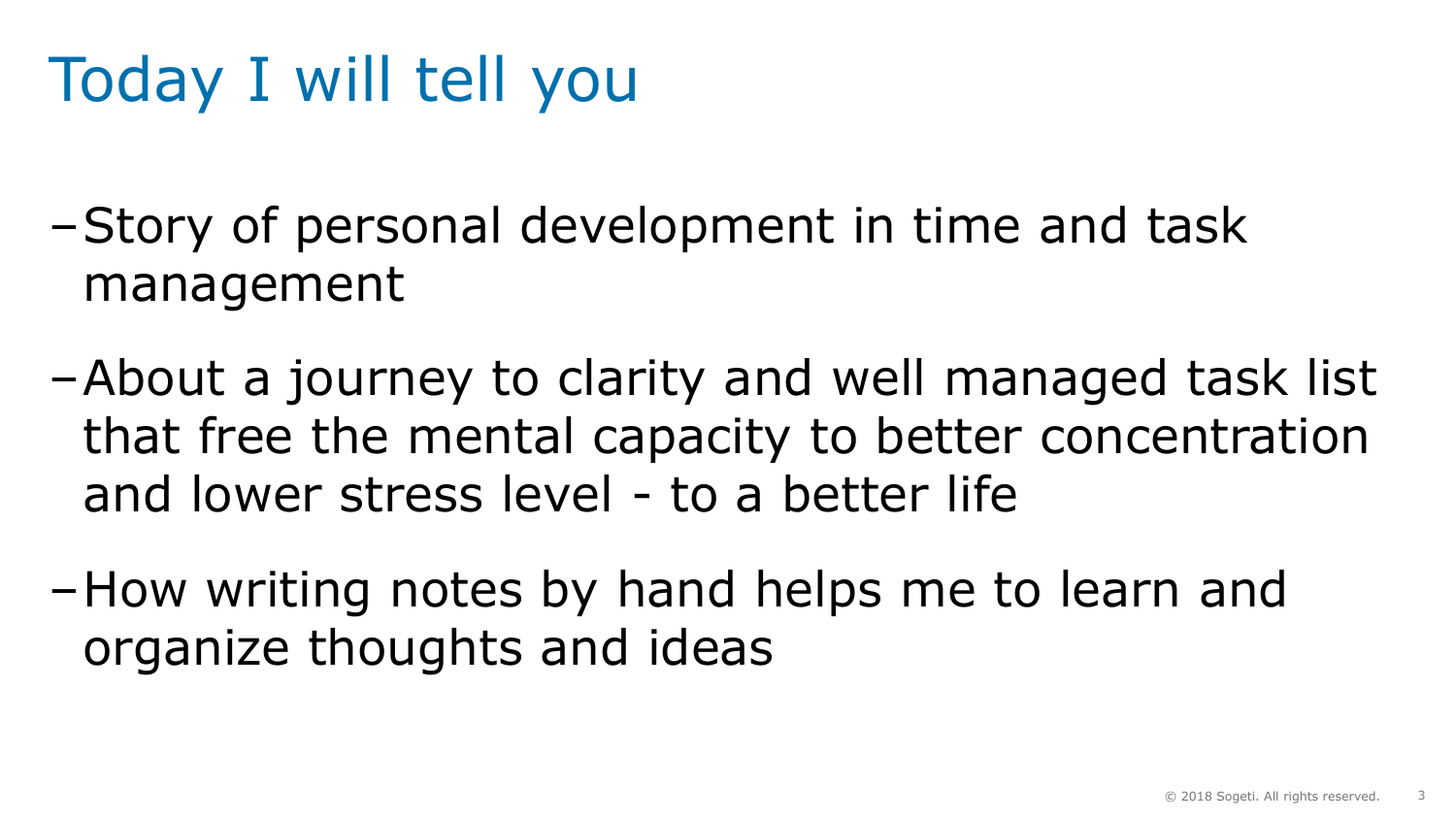## **What is**

# **Bullet journal?**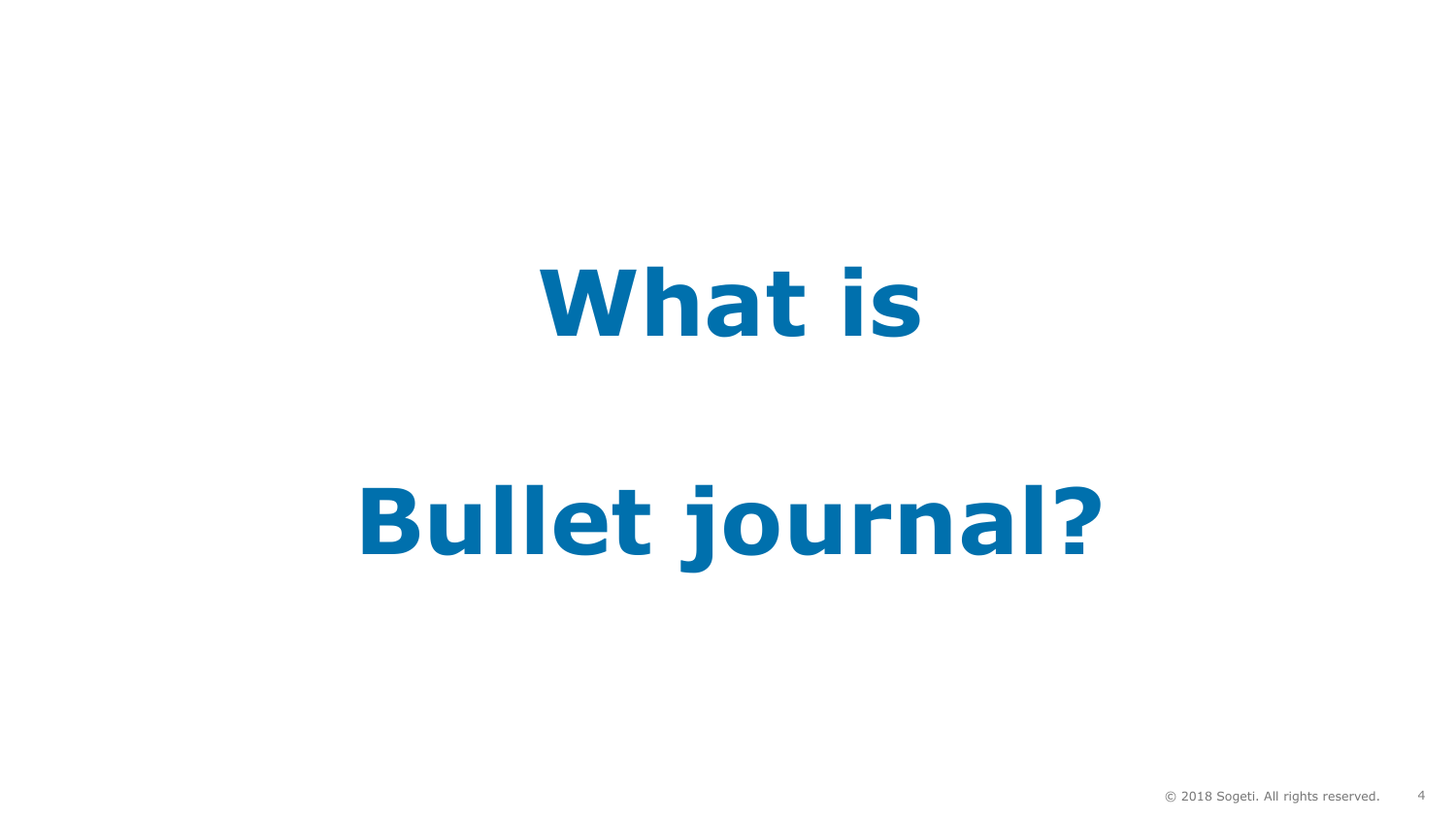# **"The Analog Method**

# **for the Digital Age"**

**by Ryder Carroll**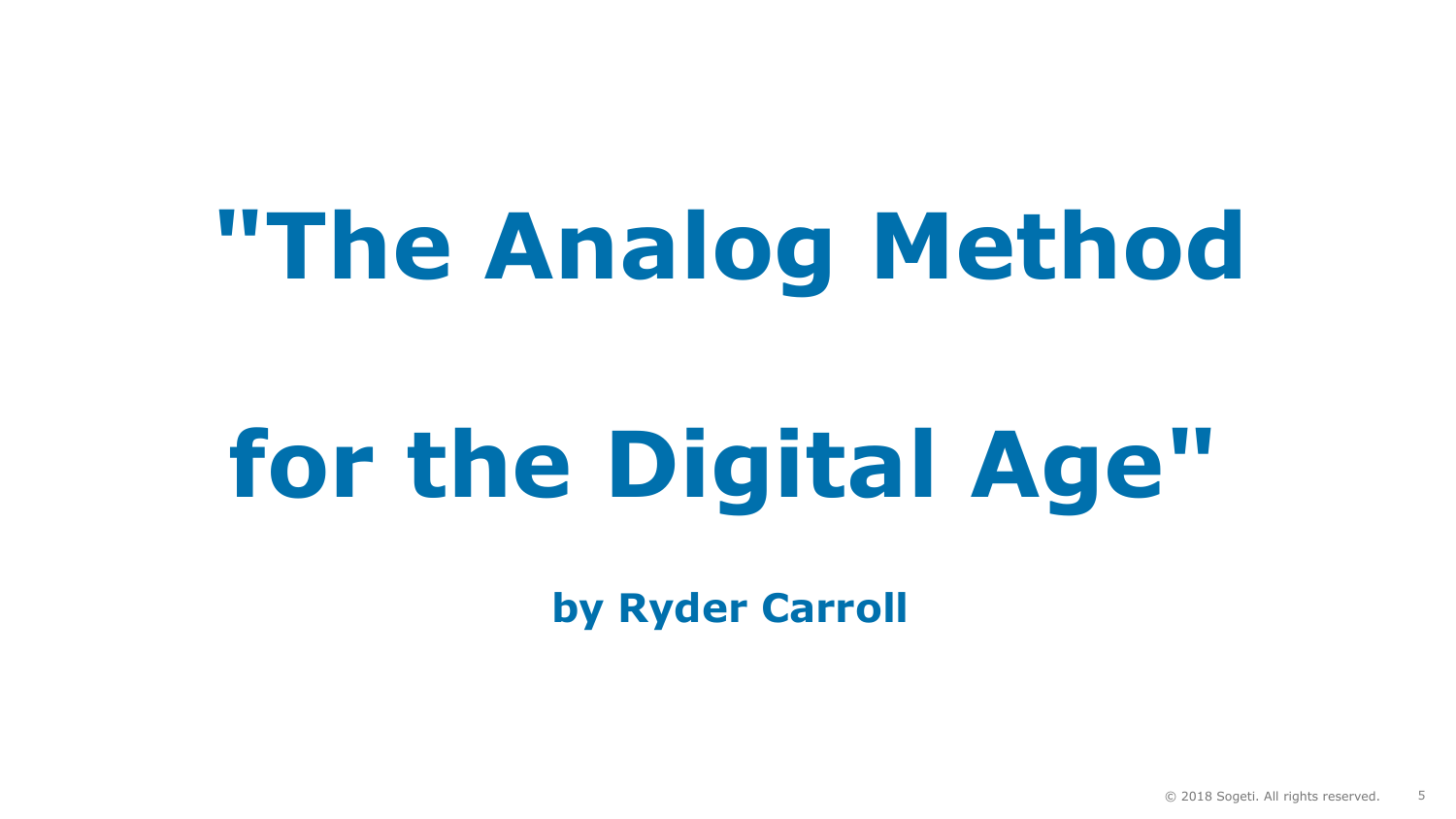### Tools used for Bullet journal

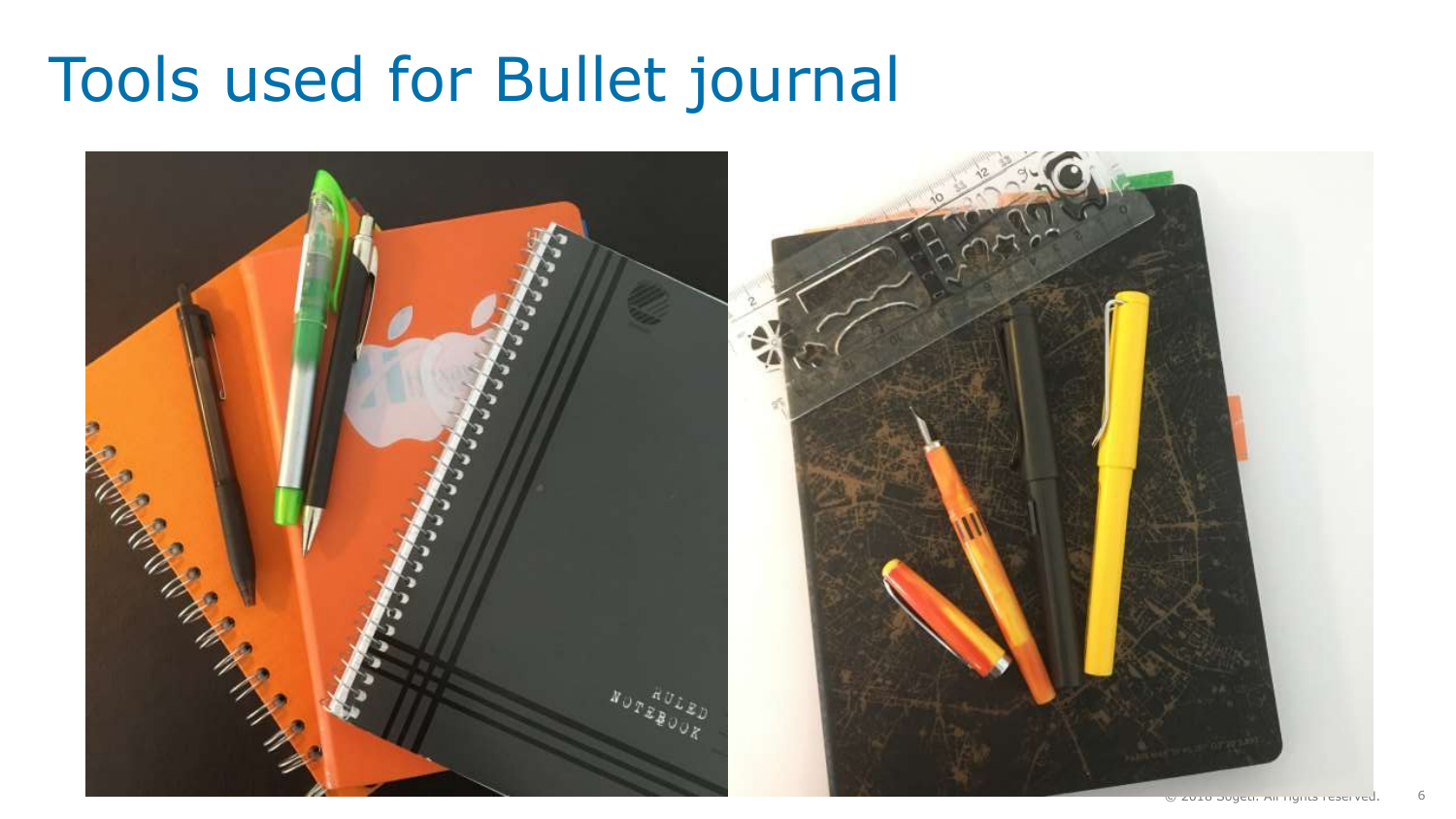## Key elements of Bullet journal 1/2

FUTURE LOA  $\mu_{\rm c36000}$ Inhalt · Content · Contenu - PERF TRIP DATA Sep 19 Sep '19<br>- 12: TESTING ASSEMBLY **PASSES** LUSTEN ALL TOWARD · CHATCHER - 12-18-11 THE TESTAR AWERE  $+60+4006$  20047 Thema + Topic + Sujet Seiten<br>Pages<br>1-3 Future 109<br>1-5 August x schedule & Plan<br>10-11 Project x schedule & Plan<br>10-11 Project x schedule 1 HOLLDAY  $-1$ NICE OF . BACK TO WEEK  $0 - x - 19$  $3<sup>3</sup>$ Out 17 The  $\frac{5}{1}$   $\frac{4}{1}$  $16.481 \times 10^{-10}$  $\n <$   $\n$  $F$ <sup>9</sup> Not '19 past set up Not 19  $5$  in MENTH STARTS  $5$   $\mu$  $M$   $H$  $T^{13}$ w  $-15$  $5.14$ Dec 119  $3 - 12$  $3 + 15$  $H$  19  $T$   $\nu$  $4.34$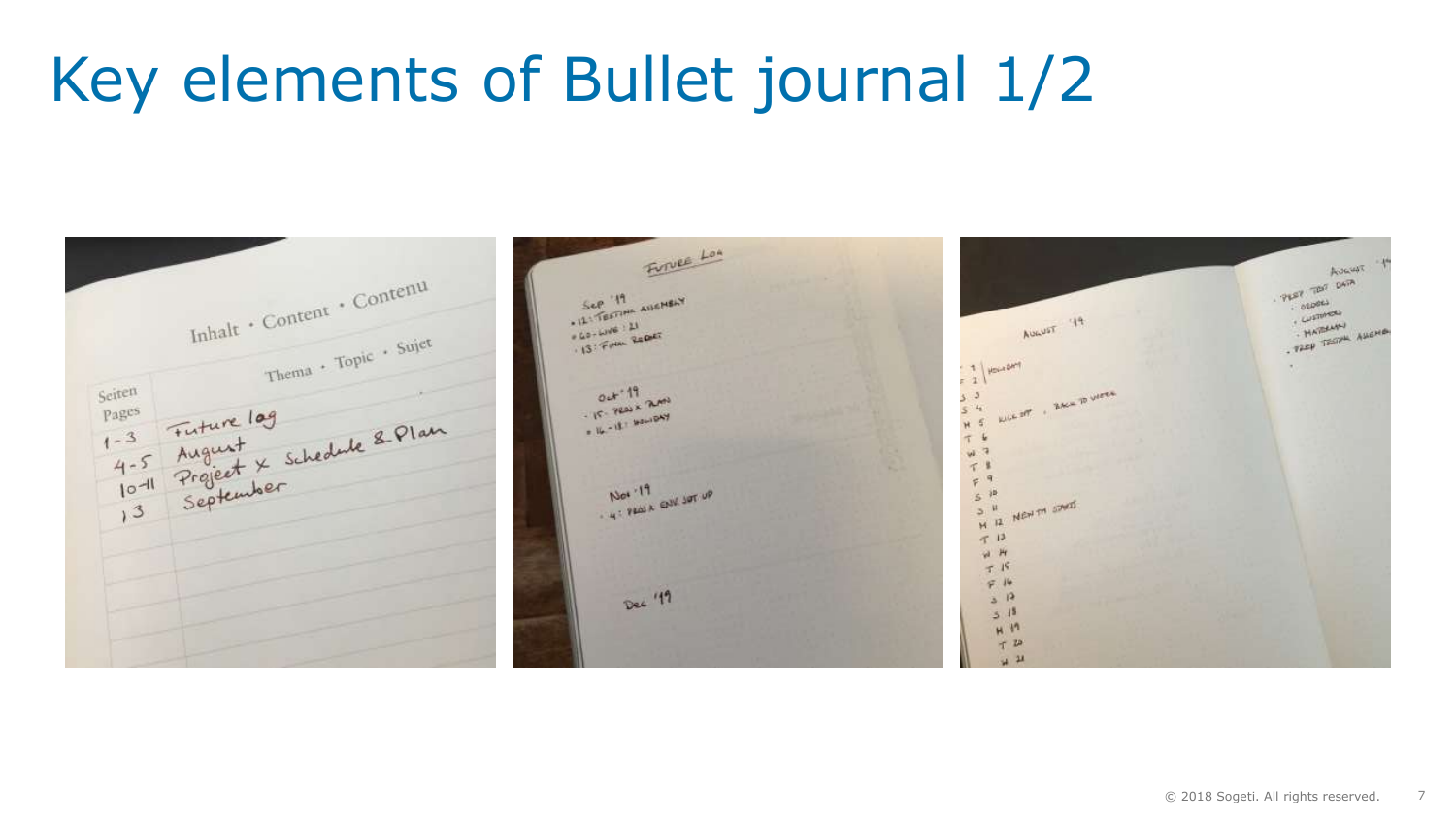## Key elements of Bullet journal 2/2

| BULLETS TASES & SIGNIFIERS<br>· Tasks<br>- Notes<br>o Events                                           | Hix and Hatch<br>o Back to Work Party<br>· Call Boss<br>is ca<br>- Vendor for Propert<br>· Set up planning meeting | Thursday 8.8<br>. Book training<br>· Run tests for X<br>@ Status<br>- Integration changes pending<br>· Check Sef 20<br>leave tomorrow<br>- Natalia on |
|--------------------------------------------------------------------------------------------------------|--------------------------------------------------------------------------------------------------------------------|-------------------------------------------------------------------------------------------------------------------------------------------------------|
| . Task incomplete<br>XTask compelete<br>>Task migrated to collection<br>L Tosk scheduled in Future 10g | * Order accent to any 2 tools                                                                                      | Friday 9.3.                                                                                                                                           |
|                                                                                                        |                                                                                                                    |                                                                                                                                                       |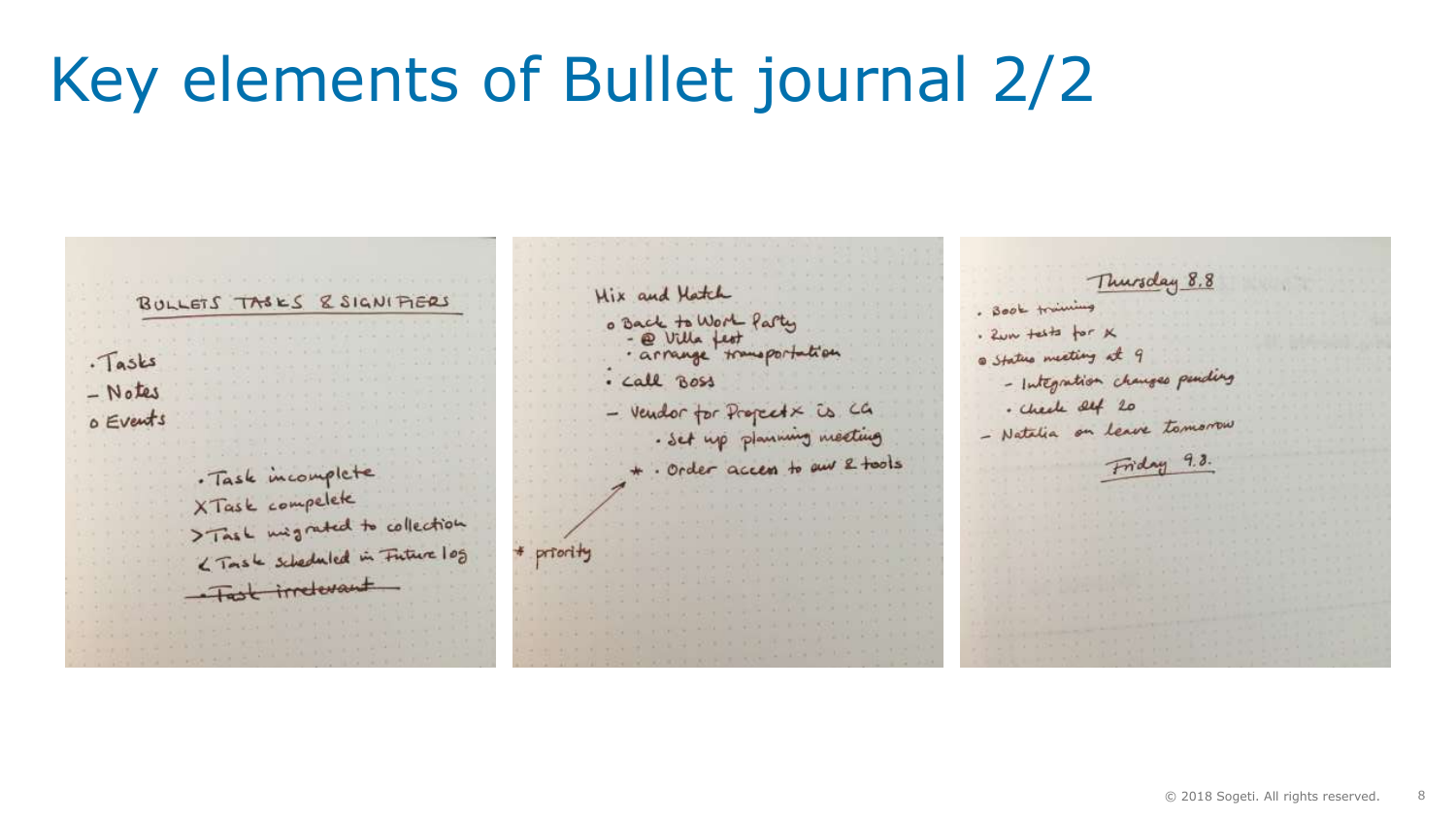## My journey from chaos to clarity

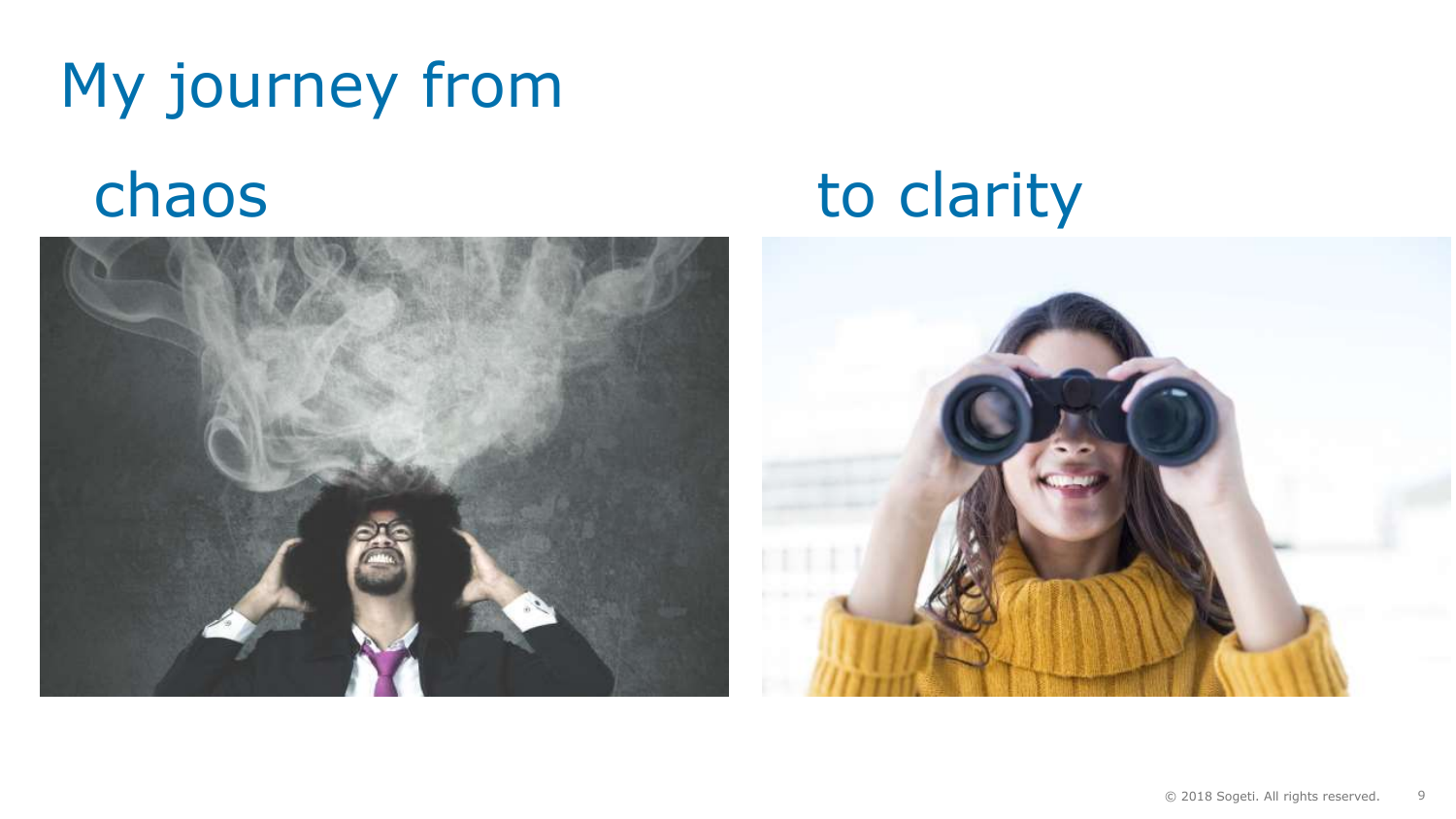### First BuJo

|                                                                     | $\frac{1}{18}.84$ 8.8. - 12.8.<br>A Ville                                                                                                           | <b>MAALISKUO</b>                                                                                                                                                                                                    |                                                                | macanantair 20-26<br>TASEL TO WEEK                                                                                                  |                                                             |                                                                                                                              |
|---------------------------------------------------------------------|-----------------------------------------------------------------------------------------------------------------------------------------------------|---------------------------------------------------------------------------------------------------------------------------------------------------------------------------------------------------------------------|----------------------------------------------------------------|-------------------------------------------------------------------------------------------------------------------------------------|-------------------------------------------------------------|------------------------------------------------------------------------------------------------------------------------------|
| Goods for week!<br>Lamb #st cases ready<br>Villa voilfleus finalise | DAILY<br>Haanantai 16.1.<br>9.15 - 130 Aventable 2.54<br>13.3 K.45. : Onboarding & Dex                                                              | MT KTPLS<br>$\frac{1}{\mu}$ $6 = \frac{1}{2} - \frac{2}{3} - \frac{3}{4} - \frac{4}{4}$<br>11 13 14 IT 14 19 18 19<br>12 4 2 2 2 2 2 2 3 2 3 2<br>$\Omega \rightarrow \Omega \rightarrow \Omega \rightarrow \Omega$ | M'Navi<br>EN'SPE FIX<br><b>ET ALM</b> TH<br>15 catan<br>Madked | Keskirikles 41 jatkun<br>Design Document review                                                                                     |                                                             | Solution Rish Analysis 60min<br>Kokemuk det/Opit                                                                             |
| Performance fort schee<br>integration testing                       | Onboarding<br>Katin alaitunhahtan On Ei ole                                                                                                         | $R_{\text{HTH OOH}}$ 1292/- - ALM                                                                                                                                                                                   |                                                                | 2 Katselmont<br>16.1, matche<br>121. Komment?<br>161. Review Heating                                                                | echaracteristics<br>- person lengue<br>Pisteylor<br>koste 4 | Hyve teledictionshipst.<br>Minteiden fistenstop<br>=> Mich uniter handwidth<br>Fishion patenty humani                        |
| Ad the move test care<br>$\frac{TaskS}{Tq_{00}}$<br>Lopeding power  | $0 - 1$<br>Jos lomaldecella valitaria<br>periastula huelta hop<br>oikludet - tietoturvas<br>hyvalya tama toiminta lo                                | Acris invanturente<br>$252 + 1252$<br>$1 - \mu$ 12 14 16<br>$\blacksquare$                                                                                                                                          |                                                                | Responsivem higher night / tests / public leagues & Could of Excellence milligning<br>Torstan 5.1<br>$8.45 - 11.15$ Available $4.5$ | Rislian Iretams<br>Yem lapulle<br>$9.20 - 9.30$             | Tunt than valid and<br>Muist outete literane<br>tunte miligé ?<br>at hypi other myst                                         |
| all delivery iden<br>Principle the Information                      | Milen objetunt foista a " Ne Tomal<br>$8.36 \cdot 110$<br>$8.36 \cdot 110$<br>$1.40 \cdot 1.40$<br>$1.40 \cdot 1.40$<br>$1.47$ $1.47$ $1.40$ $1.40$ | Andrew March<br>a San Ann Sanni                                                                                                                                                                                     |                                                                | $11.15 - 4.5$<br>$15.00 - 16.15$ Mailchare $3.5 = 6.6$                                                                              | Keratasa<br>yhternom                                        | projection to the 463.<br>lest Gould<br>on hyve hastet por<br>tunnibeted tostanhoem                                          |
|                                                                     | Solution Rich analyson<br>Project right jother turnisletter per                                                                                     | <b>LEWERER</b><br>Total Allen                                                                                                                                                                                       |                                                                |                                                                                                                                     | 9.30-9.35<br>Tunnistettinjan<br>rishier tarkennes           | kellet -> keyde lep.<br>mit shep behaules<br>$t_{\text{tot}}$ than<br>Princerise litré alubri Linde<br>lapi testambum scoper |
|                                                                     | van Biweekly palarerisa<br>Voi kayde listea Lapi 1.30<br>Usability on kaikkein tenheim<br>Finathonality tother<br>terformance                       | A May 1997<br>TP TH TE SOG 37h                                                                                                                                                                                      |                                                                |                                                                                                                                     | Potential Business<br>of Failure 9.51.955                   | burlinge tommallione.<br>Towards arrivates within littlepre<br>riber.                                                        |
|                                                                     | Security<br>Buck-up/recovereductory                                                                                                                 |                                                                                                                                                                                                                     |                                                                |                                                                                                                                     | hoppulsaste Tun                                             |                                                                                                                              |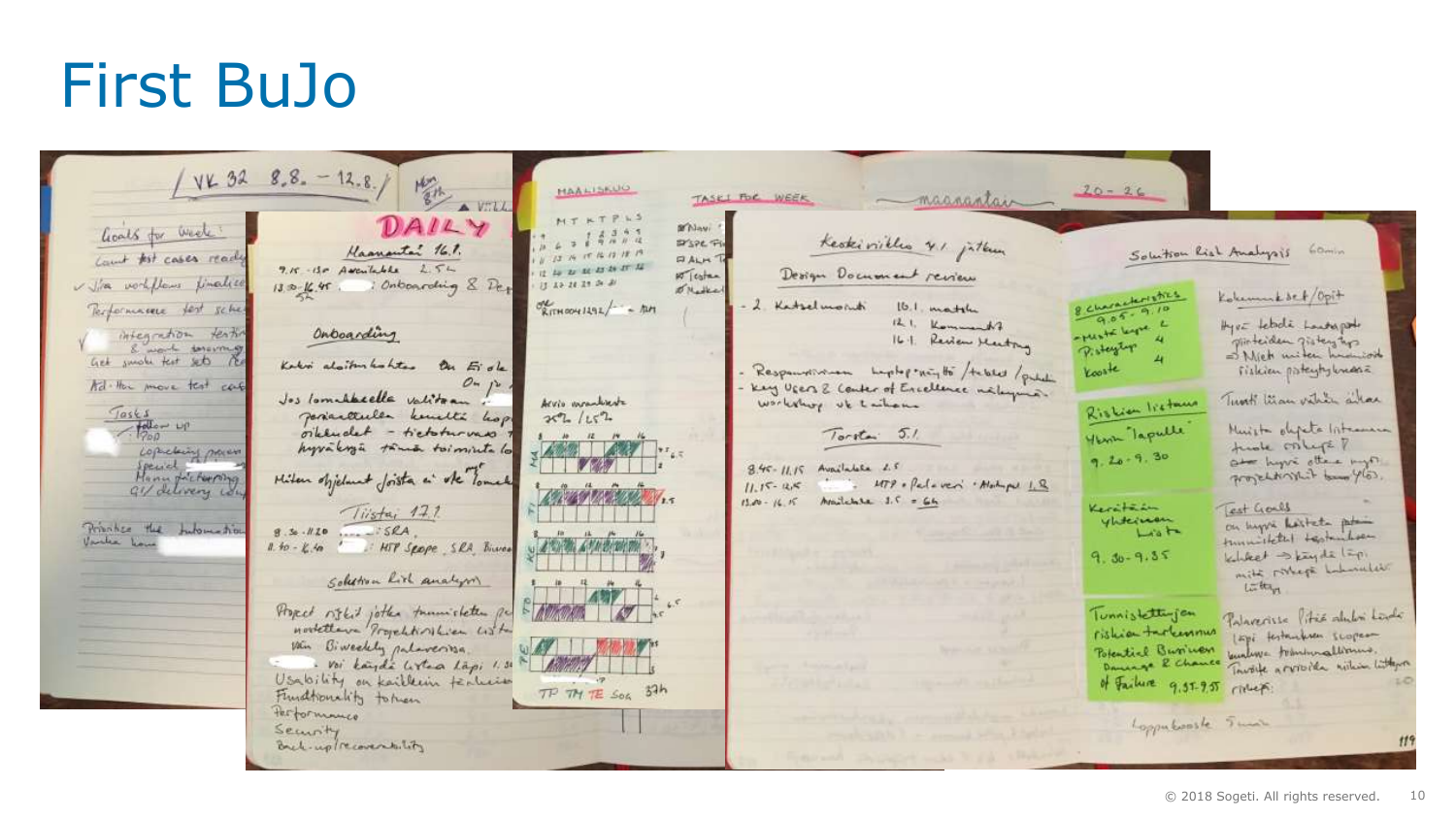### BuJo starts to evolve

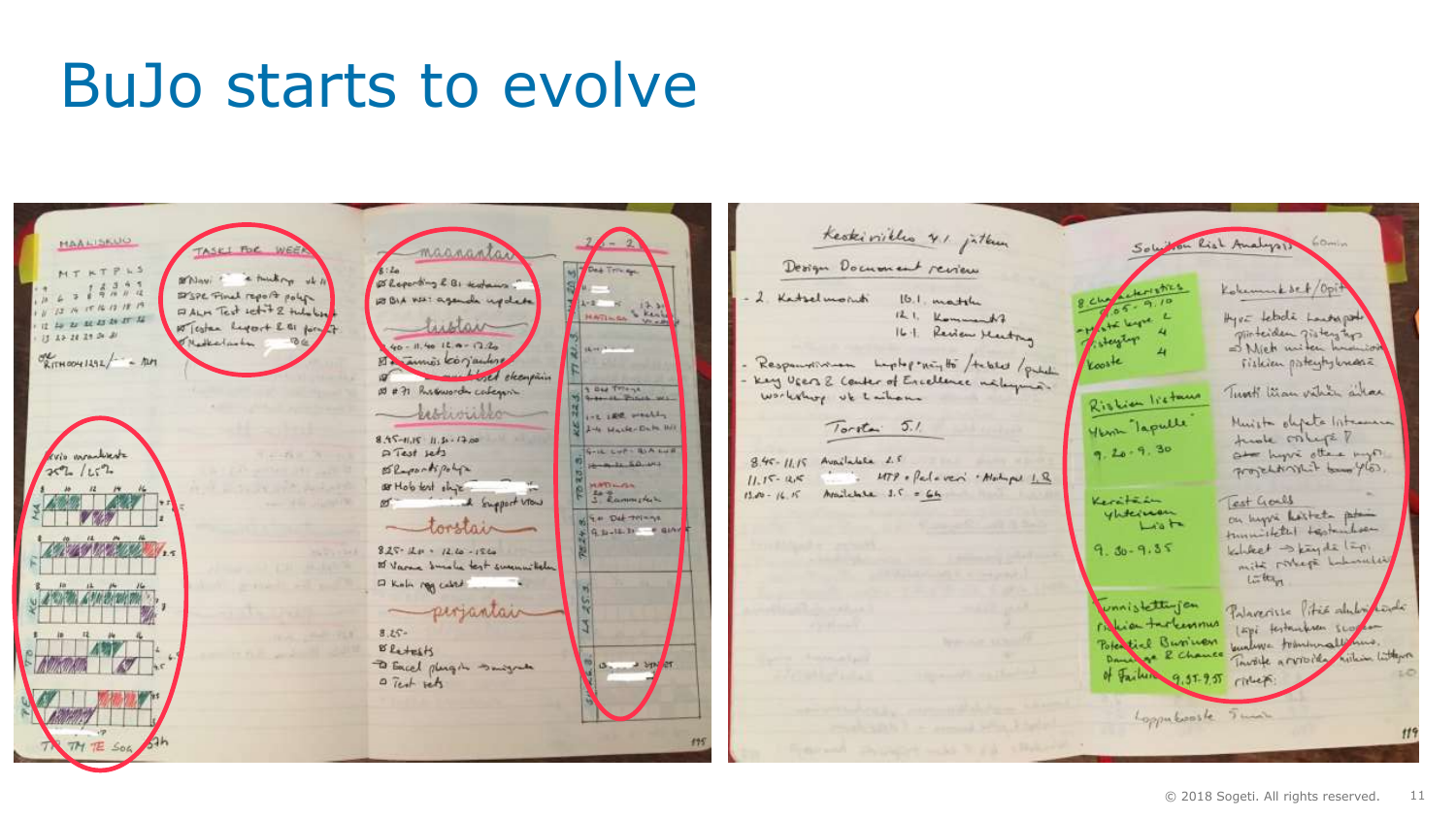### BuJo evolves for more busy times

TOLLOW/WATTING NEXT WEEK **VAINTASKS** PE 27.10. THIS WEEK O Test Procen Der. Rond may  $\pi$ 4  $\bar{1}$ est Plan X Happing for notes leat like  $x = 10' - 10'''$ Final Report update . Let : texter nominations a al l'aris status colle educe 20.10. oPrepare Rel UNT plan Kich OFF a street report + 50, 11 Rest Accounts for Rolesin Vitamo old high back of mind check - order Centimer mapping 30 Chs 8 Automobile updates our fequirements To ALM within lovet from more. Wtatus meetings OPregare Test Process improvement  $9.05 - 16.00$ Test Dones Improve Red 24  $315$  $1680$ have helder those day of Pross live **ALL UPT**  $prep$  $41$ Li7  $TQ$ KE  $T$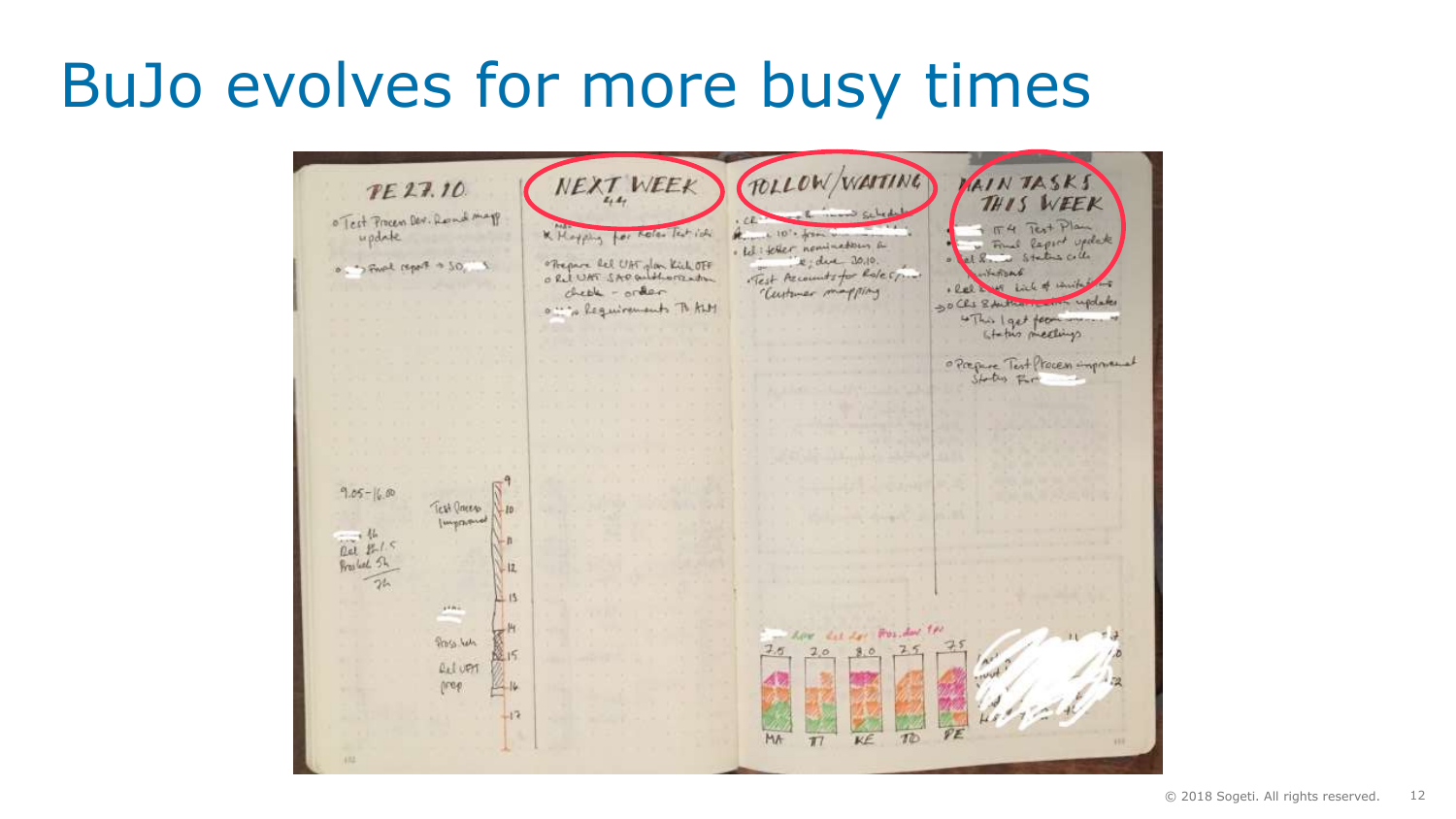### BuJo gets more structure

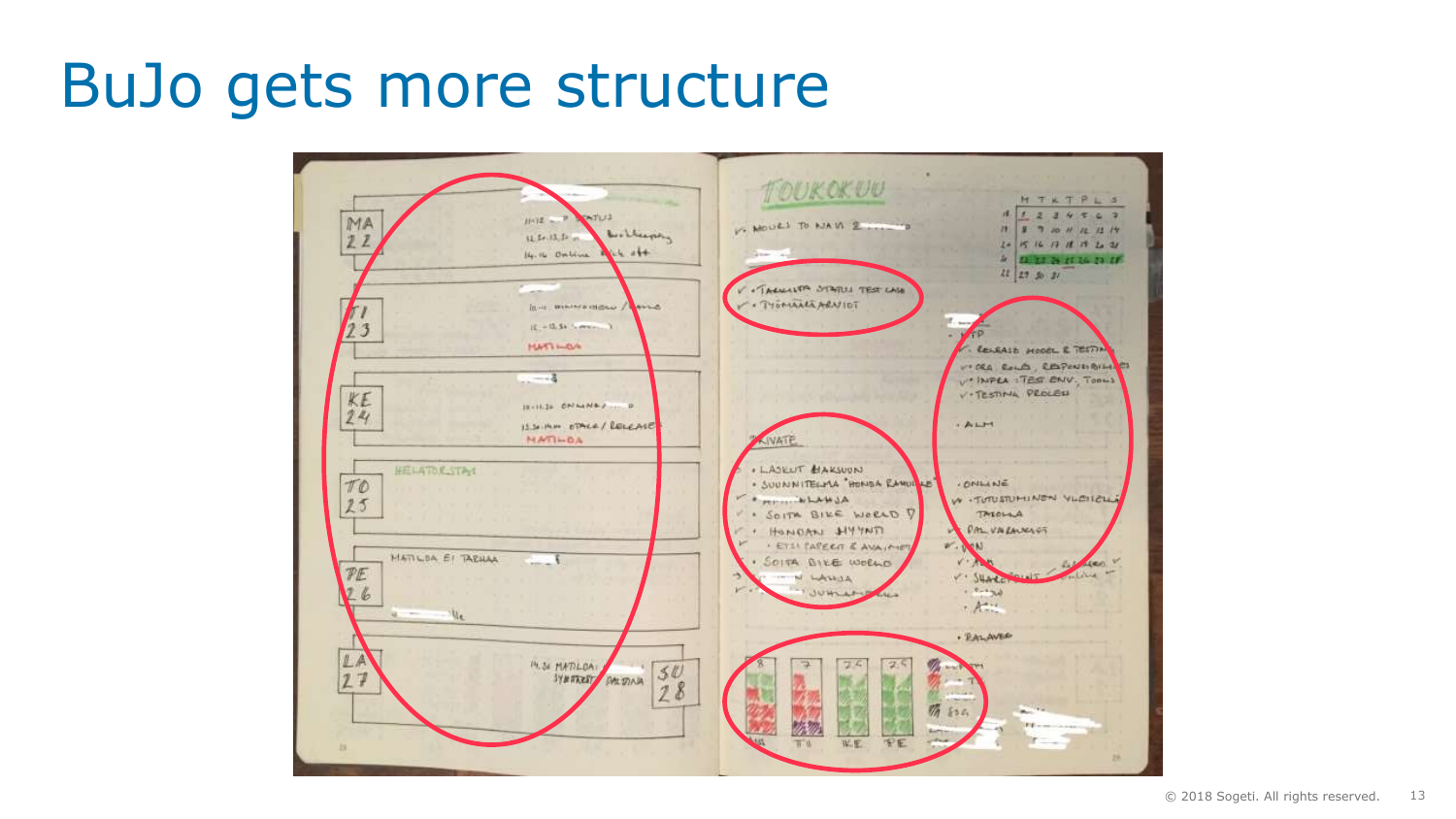### My 4 key elements for layout

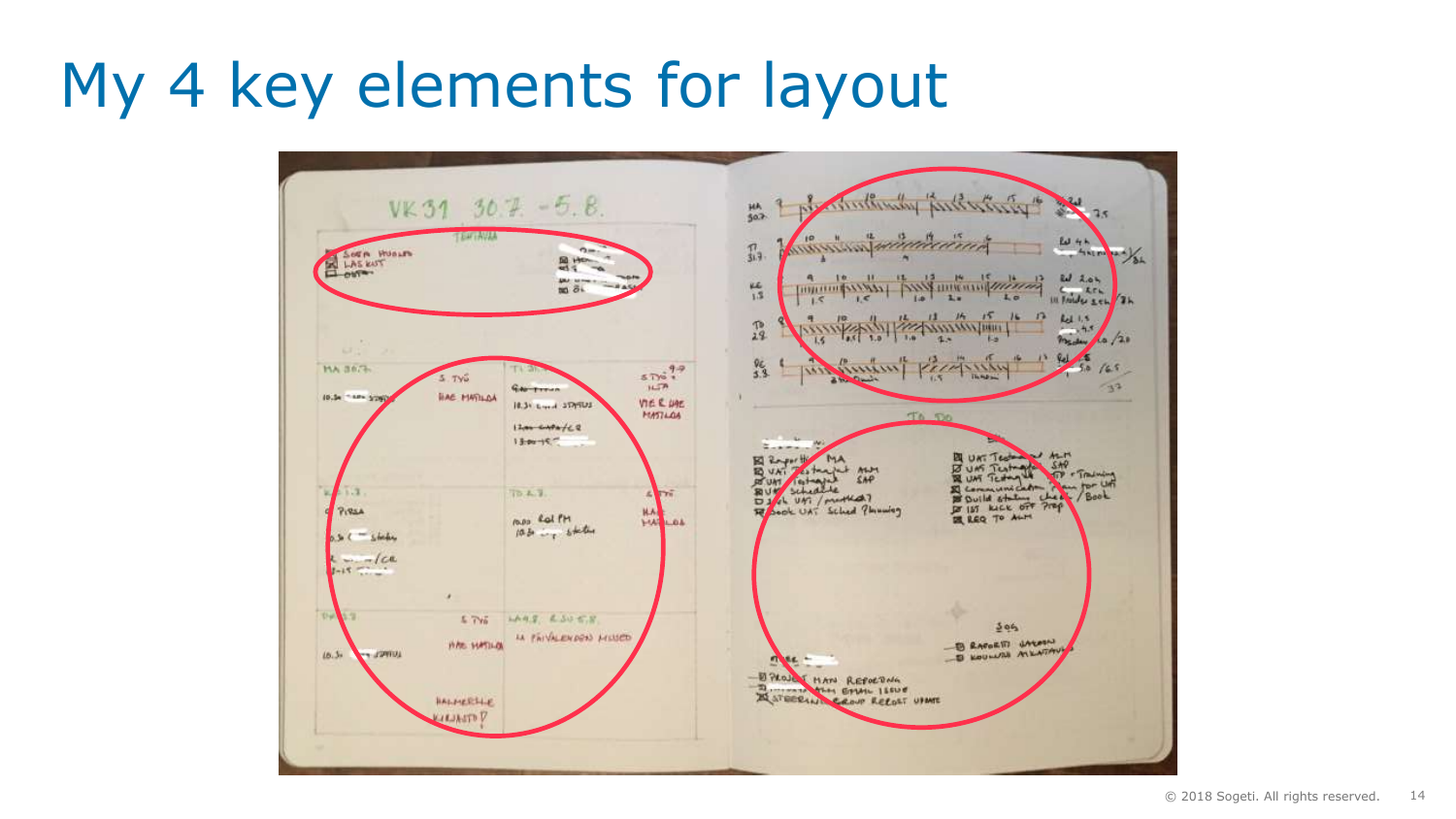## Keep it simple

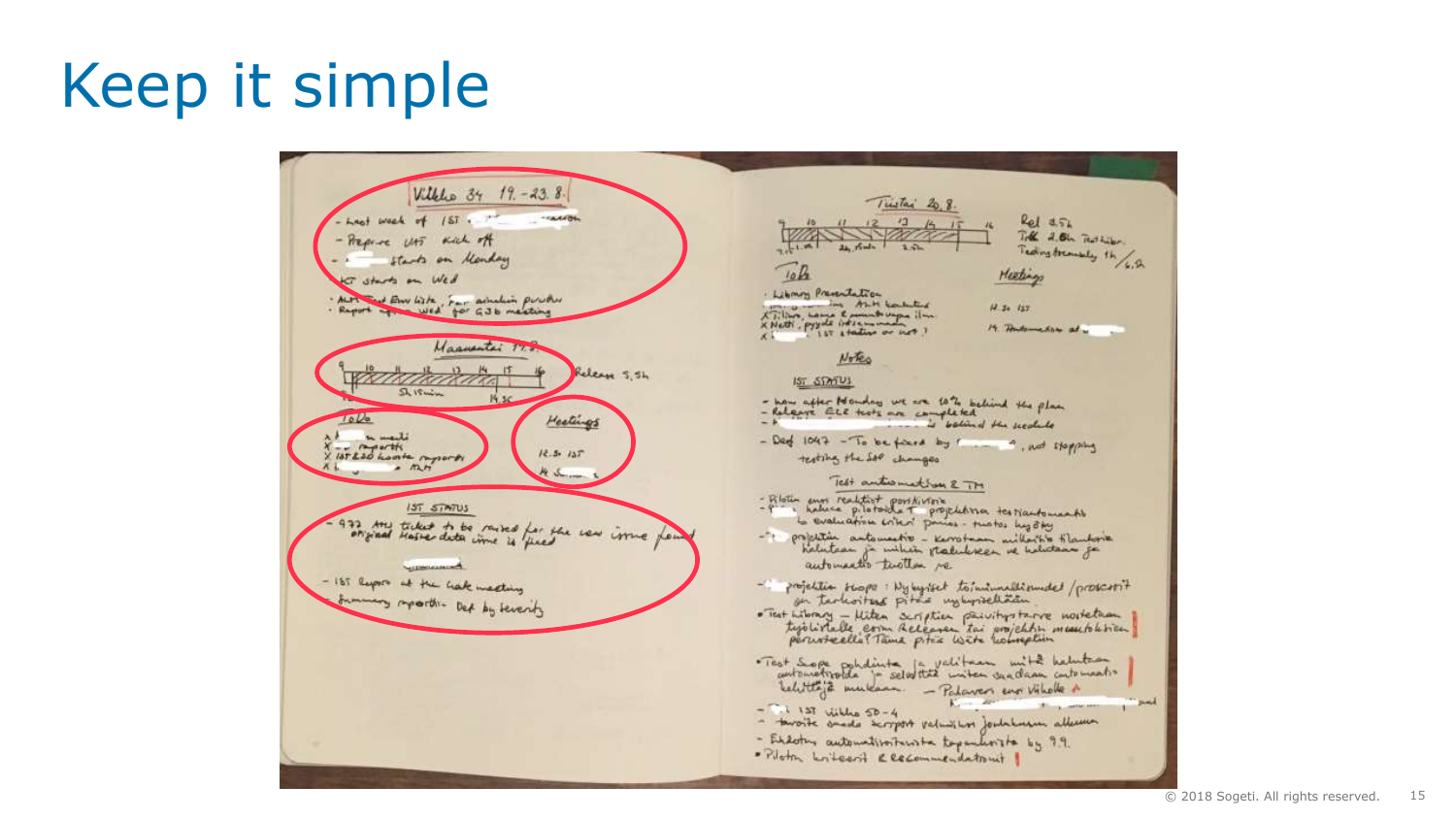## Notes by hand

- Help me to remember and learn
- Way to clear my thoughts
- I use mindmaps, bullets and rapid notetaking
- Separate notebook for professional develoment
- I have a icon system to track recommended books & web pages heard in seminars and ideas I get from presentations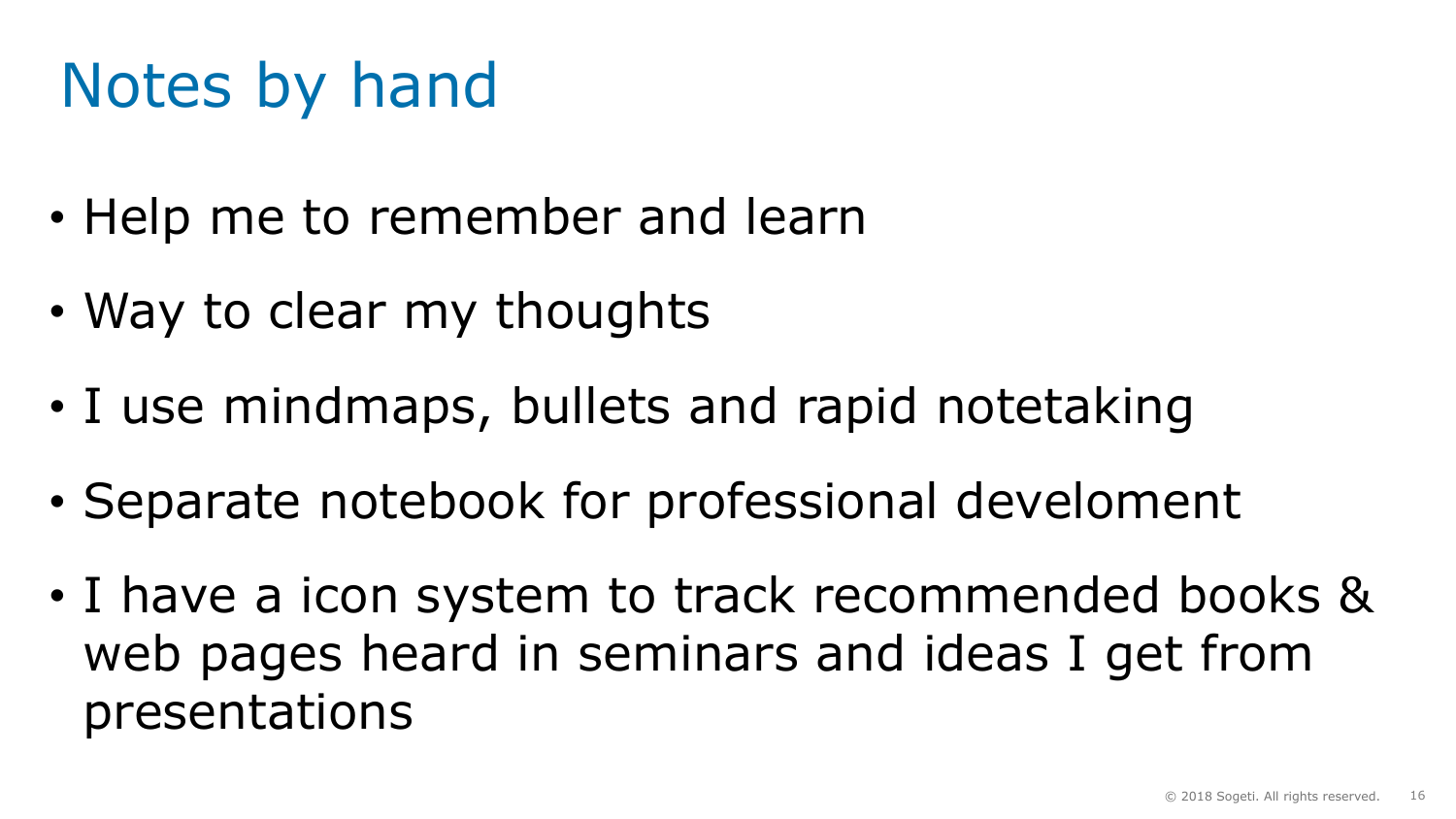### Where I am today

I no longer worry at night or be agitated about tasks undone I sleep better

### I still get stressed, but can handle it more effectively

I plan the next day forehand and start the day with important and urgent tasks rather than wondering what I was doing